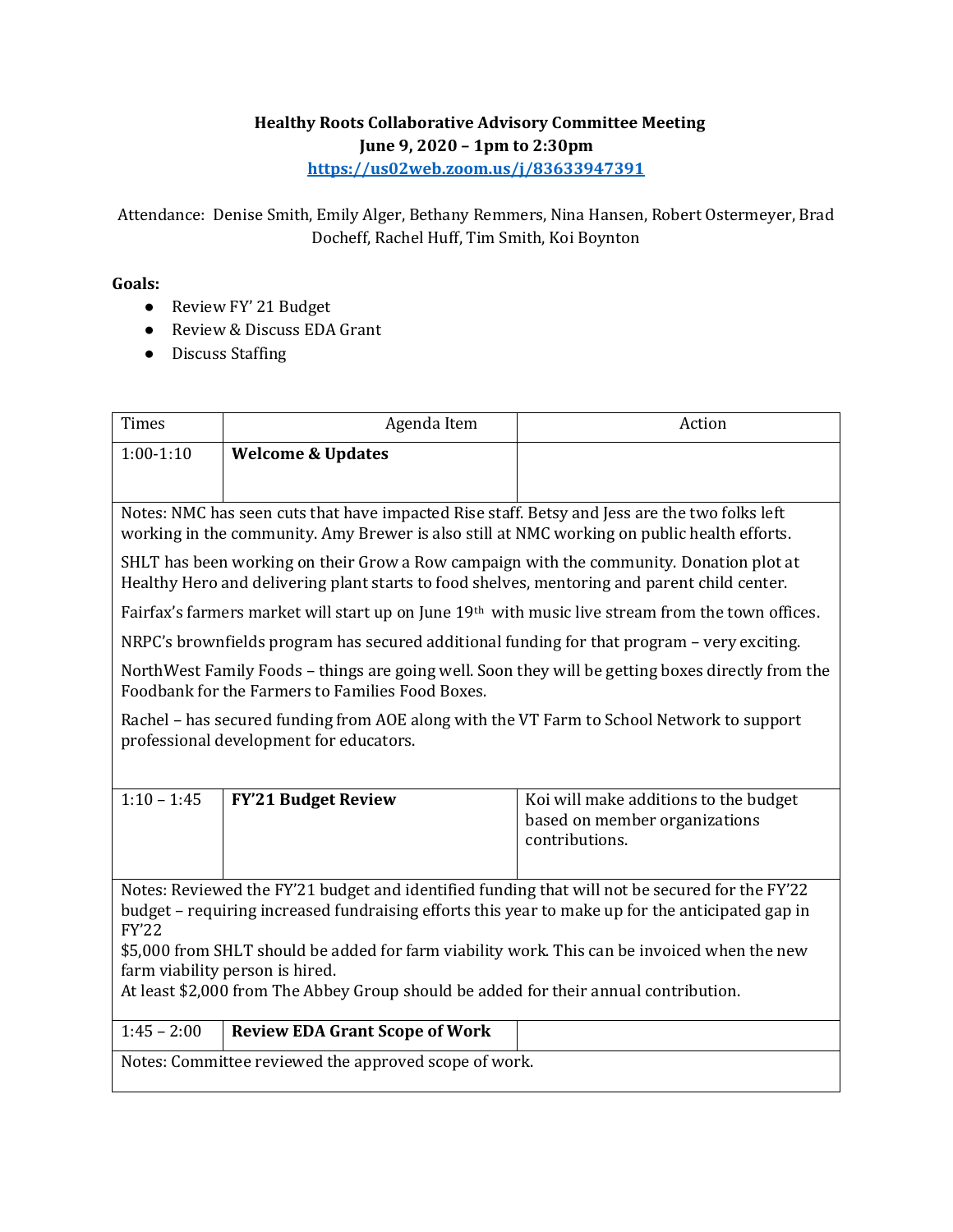Rachel inquired about the conversations with Cold Hollow regarding an apprenticeship program. Koi informed that these conversations happened early on with the ag teacher and director. They have not been approached since the April finalization of the award. The early conversations with them confirmed that they feel this program is needed, they are interested and excited. They will need follow up.

Denise inquired about how the new farmers market ordering platform fits in. Koi explained that market was developed for direct to consumer but that org does have funding to establish a wholesale platform – so it might have carry over for any new ordering system HRC puts in place. We also need to further explore partnerships with orgs like Ctr. For a Ag Economy and Green Mtn Farm to School to see if there are systems in place that we can utilize for our regional purchasing for small retailers and institutions. We have found the bottle neck to be ease of ordering and distribution. Koi pointed out that we have a year to develop our infrastructure plan and we need to consider how that infrastructure investment support new revenue sources for HRC.

| $2:00 - 2:30$ | <b>Staffing Discussion</b> | Bethany will review this feedback with<br>the hiring committee and NRPC. |
|---------------|----------------------------|--------------------------------------------------------------------------|
|               |                            |                                                                          |

Notes: Bethany presented the process at NRPC for brining on new staff people. They have a personnel subcommittee of NRPC that approves new positions. Emily/Tim will work with Catherine to craft the job posting, taking into account the conversation that the advisory committee had during the June meeting. The posting will be sent out via the usual channels and through partners. Catherine and 1-2 staff will select 3-5 candidates, who will be interviewed by the NRPC personnel committee and a couple of HRC advisory committee members (probably Emily/Tim). 1-3 candidates will be interviews by the staff more generally, and at this time more HRC advisory committee members could participate

Bethany brought up the Healthy Roots Coordinator job description that exists at NRPC.

Emily brought up that the job description is everything that HRC does and positions need clear outline of duties with identified boundaries between staff and collaboration points. This has been a challenge for staff in the past.

Denise and Koi agreed with Emily's point that it has been the nature of HRC to have many shared tasks and this has not worked well in the past. Staff would benefit from clearer identification of their role within the program. Koi communicated a lack of clarity for her role at HRC because of the deep overlap with each of the program areas, oversight of the gleaning program and need to jump from program area to program area. Koi also pointed out the need to focus on the general administration of the program, especially with an anticipated \$70,000 shortfall in FY'22.

Denise asked where Koi's interests in tasks are. Based on strengths and past experience – Koi identified the general management of the program and supporting staff in achieving their goals is her area of strength. There has been a focus on direct service for all staff from the advisory committee and this has been a challenge to maintain when such large shifts and administration needs continue to come up that require focus and attention.

Based on this direction the group shifted to reviewing survey results from farms on TA services. The group reviewed these and discussed the balance between existing relationships in the region and strong experience in the state. The group decided that relationships can be formed but experience needs to be there. Koi brought up the point that our farms have identified and will continue to identify that access to markets is their number one priority and therefore we need someone that has a strong experience with the logistics of facilitating and maintaining buying